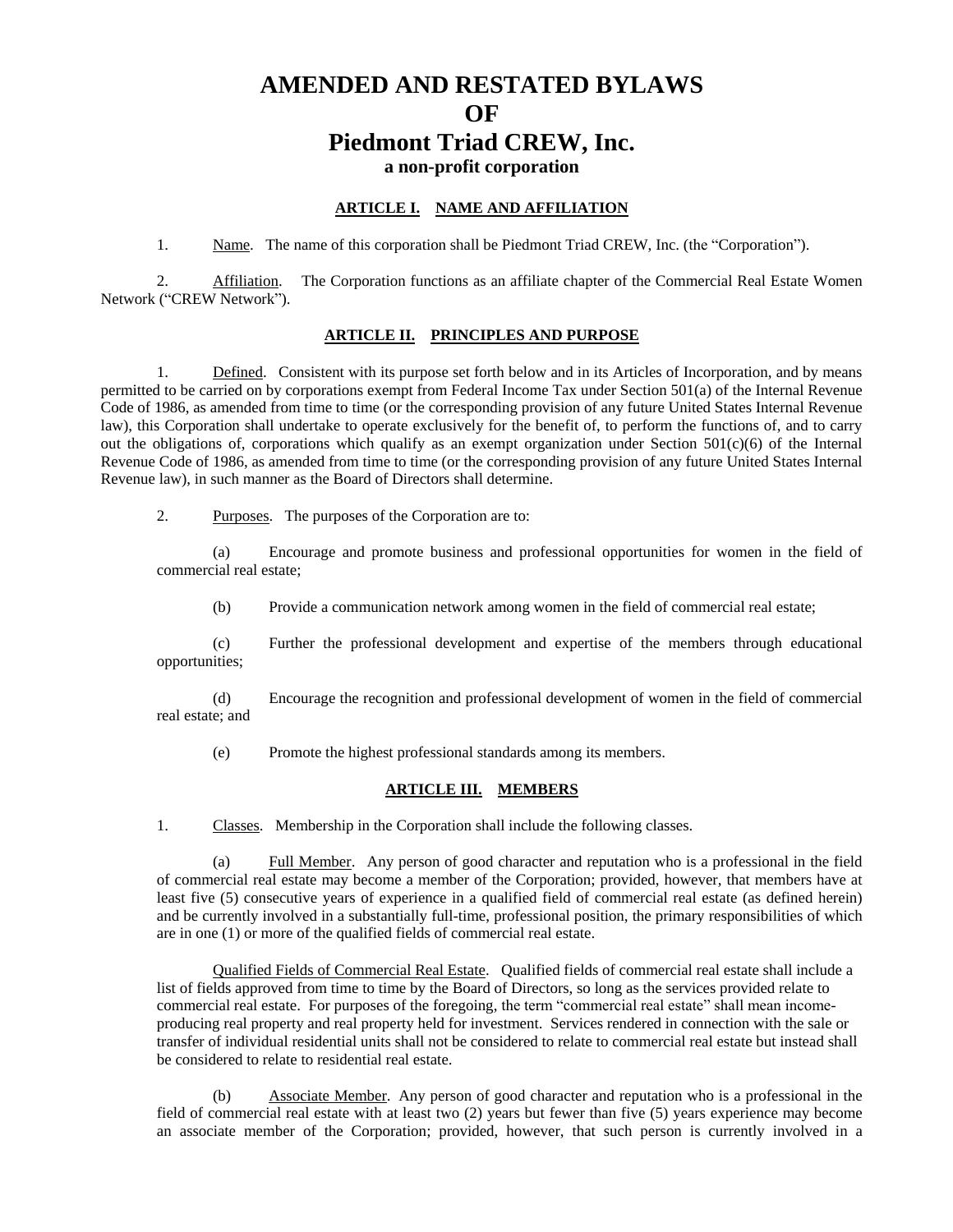substantially full-time, professional position, the primary responsibilities of which are in one (1) or more of the qualified fields of commercial real estate.

(c) Candidate Member. Any person of good character and reputation who is a professional in the field of commercial real estate with less than two (2) years experience may become a candidate member of the Corporation; provided, however, that such person is currently involved in a substantially full-time, professional position, the primary responsibilities of which are in one (1) or more of the qualified fields of commercial real estate.

(d) Affiliate Member (also known as "vendor member"). Any person of good character and reputation who is a professional whose primary professional responsibilities relate to, benefit or support commercial real estate, or whose primary responsibility is selling a physical product related to commercial real estate, who has at least five (5) consecutive years of experience and whose admission would further the purposes of the association and benefit its members (as determined by the Board of Directors).

(3) Civic Member. Any person of good character and reputation who is currently involved in local or regional government, other public agencies, universities or other educational institutions or not-for-profit organizations, who may or may not meet primary responsibility or experience requirements, but whose admission would further the purposes of the association and benefit its members (as determined by the Board of Directors).

(e) Retired / Student Member. Any person of good character and reputation who was a member of a CREW chapter for three (3) or more years immediately preceding his or her retirement or who is currently involved as a full-time undergraduate or graduate student in a field of study that directly relates to a potential professional position in one (1) or more of the qualified fields of commercial real estate (as defined herein).

(d) Composition. The number of Full members in the Corporation shall equal at least seventyfive percent (75%) of the total membership (\*not including Civic or Retired/Student Members). The aggregate number of Associate, Candidate and Affiliate members of the Corporation shall not exceed twenty-five percent (25%) of the total membership\*.

\*Civic and Retired/Student Members are not included in the total membership figure when calculating the 75/25 ratio.

In order to promote diversity among the membership, the Board of Directors may limit the number or percentage of members (i) within each particular qualified field of commercial real estate, or (ii) who are associated with any one company or firm.

2. Application. Each applicant shall file with the Corporation a written application for membership which shall include such information as determined by the Board of Directors or by the Committee or agent to whom the responsibility for membership applications is delegated by the Board of Directors. All applications for membership in any category must be approved by the Board of Directors which shall have sole discretion.

3. Membership Book and Roster. The Corporation shall keep a record of the membership of the Corporation, including the current name, address, telephone number, date of admission, and class of membership for each member, and shall have that record available at such time and place as is necessary for the conduct of the Corporation's business.

4. Dues. The Board of Directors shall establish the dues structure for all membership classes. The Corporation shall send or cause to be sent an invoice for dues to each member annually. Failure to remit dues by the due date determined by the Board of Directors shall result in automatic termination of membership unless overridden by a majority vote of the Board of Directors.

5. Term. The term of membership for all members will expire annually on December 31.

6. Resignation. Any member may withdraw from the Corporation after fulfilling all obligations to it by giving written notice of such intention to the Secretary, which notice shall be presented to the Board of Directors by the Secretary at the first meeting of the Board after receipt. Such resignation shall not relieve the member so resigning of the obligation to pay any accrued and unpaid dues, assessments or other charges.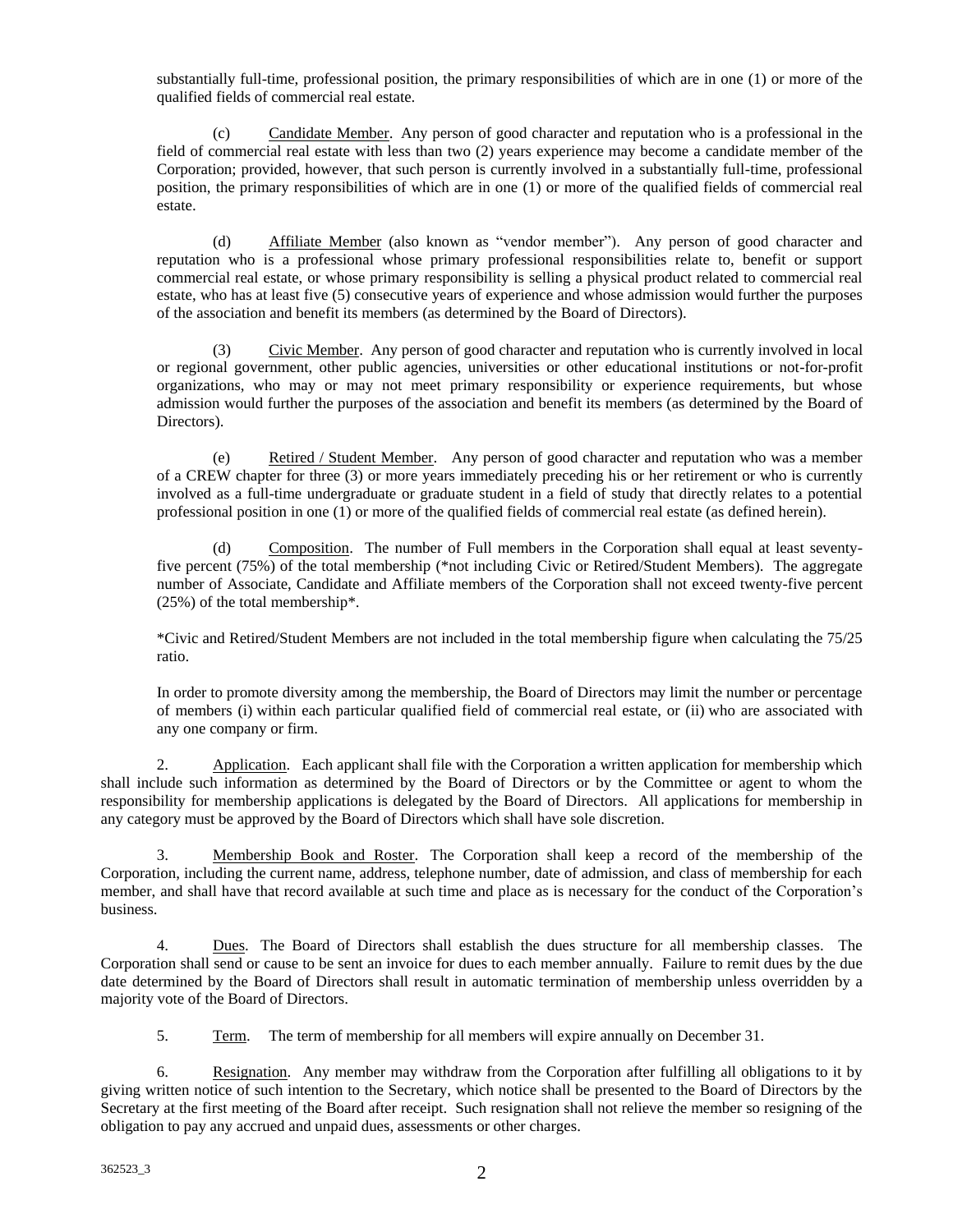7. Termination. The Board of Directors, by a majority vote, may terminate the membership of any member of the Corporation in its sole discretion. Except in the event termination results from such member's failure to pay his or her dues, such member shall be given notice by certified mail to his or her last known address at least thirty days prior to the meeting at which the Board is to act on his or her proposed termination. At that meeting the member shall have the right to be heard by the Board of Directors prior to its vote on the proposed termination. The fact and date of termination of any member shall be recorded in the membership book.

8. Reinstatement. The Board of Directors may vote to reinstate an inactive member to active membership. An inactive member seeking reinstatement to active status shall complete and submit a new application form to the Board of Directors or the Committee or agent to whom the responsibility for membership applications is delegated by the Board of Directors, and pay all applicable dues, assessments or other charges that are currently due.

9. Non-Transferability of Membership. Memberships shall not be transferred from person to person.

### **ARTICLE IV. MEETINGS OF CREW NETWORK**

A minimum of one (1) official delegate, or designated alternate (see Article XII, Sections 2-4), will be in attendance at all CREW Network leadership summit & council meetings to represent the members of the chapter. The official chapter delegates shall be responsible for disseminating CREW Network information to the members and leaders of the Corporation and for acting as a liaison between CREW Network and the Corporation as a chapter.

### **ARTICLE V. MEETINGS OF THE CORPORATION**

1. Meetings and Quorum. The annual meeting of the membership shall be held in October, or on such other date as is determined by the Board of Directors for the purpose of announcing the slate of Officers and Directors for the following year, reviewing the financial status of the Corporation and such other matters as determined by the Board of Directors. The Board of Directors shall designate the date and place for the annual meeting of the membership and shall cause notice of that meeting to be sent not less than seven (7) or more than sixty (60) days before the scheduled date to each member at his or her physical or email address as it appears on the roster of the Corporation.

Special meetings of the membership may be called as provided by law or by the President or any Director at the request of any voting member. Meetings of the membership may be held either within or without the State of North Carolina.

The members of this Corporation, represented in person or by proxy or voting by absentee ballot, at any meeting or mail vote of members shall constitute a quorum for such meeting or mail vote. A member may vote by proxy, by an instrument in writing executed by that member, appointed to act on behalf of the member for one or more matters at a particular meeting or meetings of members, including all adjournments thereof. A facsimile, electronic mail or similar communication appearing to have been transmitted by such person, or a photocopy or equivalent reproduction of a writing appointing a proxy, is a sufficient writing. No appointment of a proxy shall be valid after the expiration of one (1) month after it is made unless the writing specifies the date on which it is to expire or the length of time it is to continue in force. A member may vote by absentee ballot by delivering the ballot, in advance of the meeting of members, to any Officer or Director of the Corporation in person, by ordinary mail, facsimile, electronic mail or similar communication or via a delivery service. Unless otherwise provided herein, a majority of the members voting on any matter shall determine the matter.

2. Waiver. Notwithstanding the provisions of any of the foregoing sections, a meeting of the members of the Corporation may be held at any time and at any place within or without the State of North Carolina, and any action may be taken thereat if notice is waived in writing by every member having the right to vote at the meeting.

3. Voting Rights. Each member shall be entitled to one (1) vote on all matters. Cumulative voting shall be prohibited.

4. Books and Records. Any member shall have the right to examine all books and records of the Corporation for any reasonable and proper purpose and at any reasonable time upon reasonable prior notice.

## **ARTICLE VI. BOARD OF DIRECTORS**

 $362523\_3$  3 1. Duties, Number and Qualification. The Board of Directors shall consist of not less than seven (7) and not more than nine (9) persons eligible to serve. The Board of Directors shall be charged with the responsibility for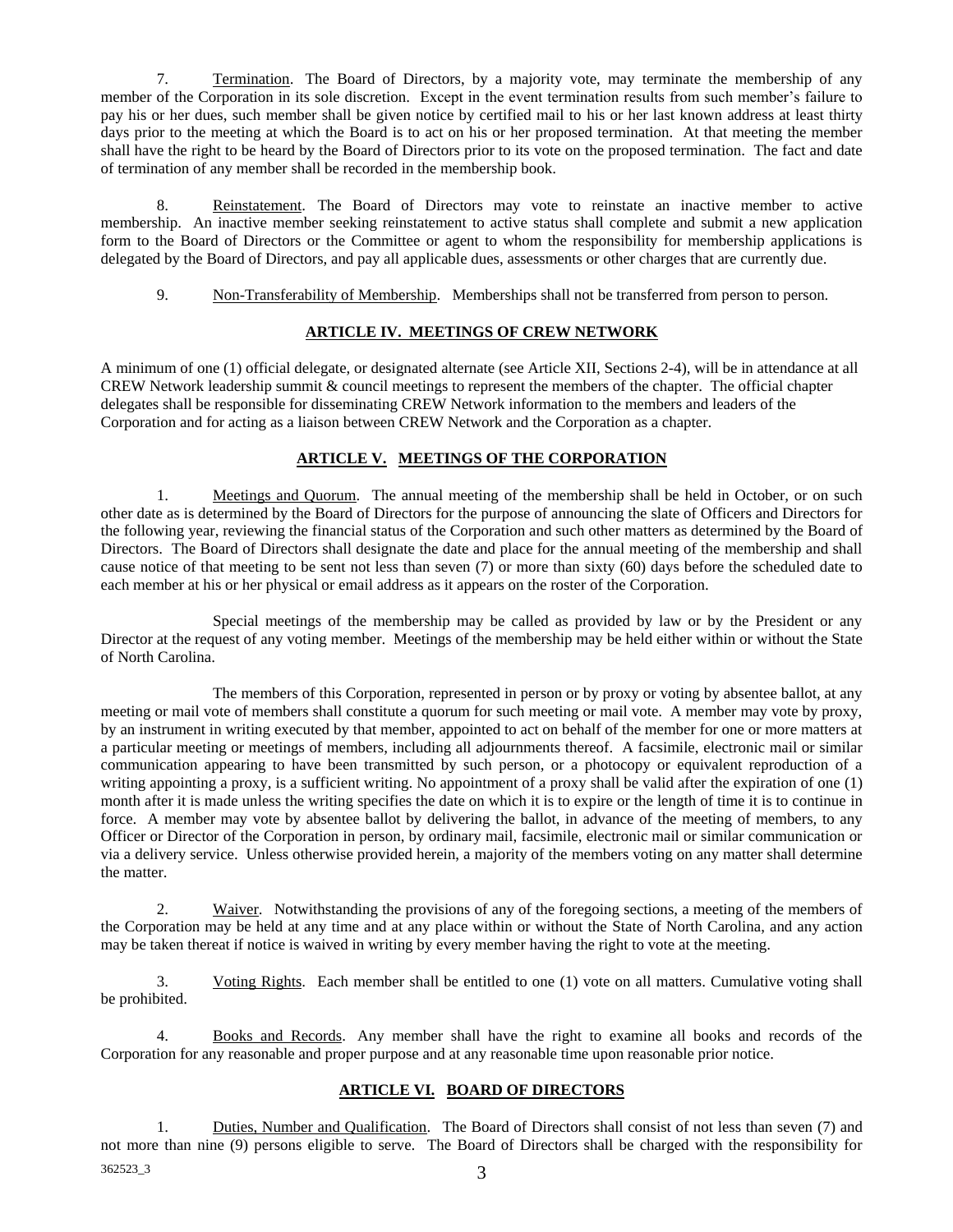managing the property and affairs of the Corporation and setting the policy for such management. No person shall serve as a Director unless he/she is an active member. The Board of Directors shall be composed of those members who are Officers of the Corporation and the Directors.

2. Term. Members of the Board of Directors shall serve for two (2) year terms. Membership on the Board of Directors shall be limited to six (6) years in succession; however such six- (6-) year limitation shall be extended for such time as necessary for a President-Elect, President or Past President to complete such Officer's terms.

3. Selection. The Nominating Committee shall select replacements for those Directors whose terms are expiring. Such nominees shall serve unless disapproved by a majority of the voting members of the Corporation at a meeting or mail vote for such purpose.

4. Meetings. Regular meetings of the Board of Directors shall be held on an as-needed basis, but not less than four (4) times per year. Special meetings of the Board of Directors for any purpose or purposes may be called by any two (2) Directors.

5. Notice. The Secretary shall deliver written notice of the time and place and, in the case of a special meeting, the purpose of meetings for the Board of Directors at least five (5) days prior thereto.

6. Quorum. The presence of a simple majority of the members of the Board of Directors shall constitute a quorum. If a quorum is not present a lesser number may adjourn the meeting to a later day, not more than ten (10) days later. At any adjourned meeting any business which might have been transacted at the meeting as originally called may be transacted without further notice. Any Director shall be deemed present at a meeting if attending by telephonic or other communication equipment by means of which all persons participating in the meeting can hear each other.

7. Waiver. Notwithstanding the provisions of any of the foregoing sections, a meeting of the Board of Directors may be held at any time and at any place within or without the State of North Carolina and any action may be taken thereat, if notice is waived in writing by every member of the Board of Directors.

8. Removal. The Board of Directors, by a majority vote of those Directors whose positions are unquestioned, may remove any member of the Board or Officer from office for good cause. In addition to removal for good cause, the failure of a Director to attend, without an excuse approved by the President, three (3) consecutive meetings of the Board or 50% or more of the total Board meetings in one (1) year, shall constitute a basis for removing that Director as a member of the Board of Directors. Written notice shall be given to any person whose continued service in office has been called into question thirty (30) days in advance of the meeting at which removal is to be considered by the Board of Directors. At that meeting the person whose removal from office is in question shall have the right to be heard by the Board of Directors prior to its vote on removal.

9. Vacancies. Any vacancy in the Board of Directors caused by death, resignation or other incapacity shall be filled by a majority vote of the remaining Directors until the next annual meeting of the Nominating Committee. If the vote of the remaining Directors shall result in a tie, such vacancy may be filled by a vote of the Nominating Committee at a special meeting called for that purpose.

# **ARTICLE VII. OFFICERS**

1. Selection and Term. The Corporation shall have a Past President, President, a President-Elect/Delegate, a Secretary, a Treasurer, and a second Delegate (who may or may not hold one (1) of the aforementioned Officer positions). The Corporation may also have such other Officers and assistants as it may desire. Any two or more offices may be held by the same person, except that the duties of the President and the Secretary shall not be performed by the same person. Such Officers shall be selected from the active members of the Corporation by the Nominating Committee, shall serve unless disapproved by a majority of all of the members of the Corporation at a meeting or mail vote for such purpose, and shall serve for one (1) year in that capacity and until their successors are selected and qualified.

2. Past President. The Past President shall provide advice and counsel to the President and, in the absence of both the President and President-Elect, shall preside at meetings of the Corporation and the Board of Directors.

3. President and President-Elect/Delegate. The President shall be the chief executive officer of the Corporation and shall administer and exercise general supervision over all its affairs. The President shall become the Past President of the Corporation for the term succeeding the term which he/she has served as President. The President, and in his or her absence the President-Elect, shall preside at all meetings of the Corporation and at all meetings of the Board of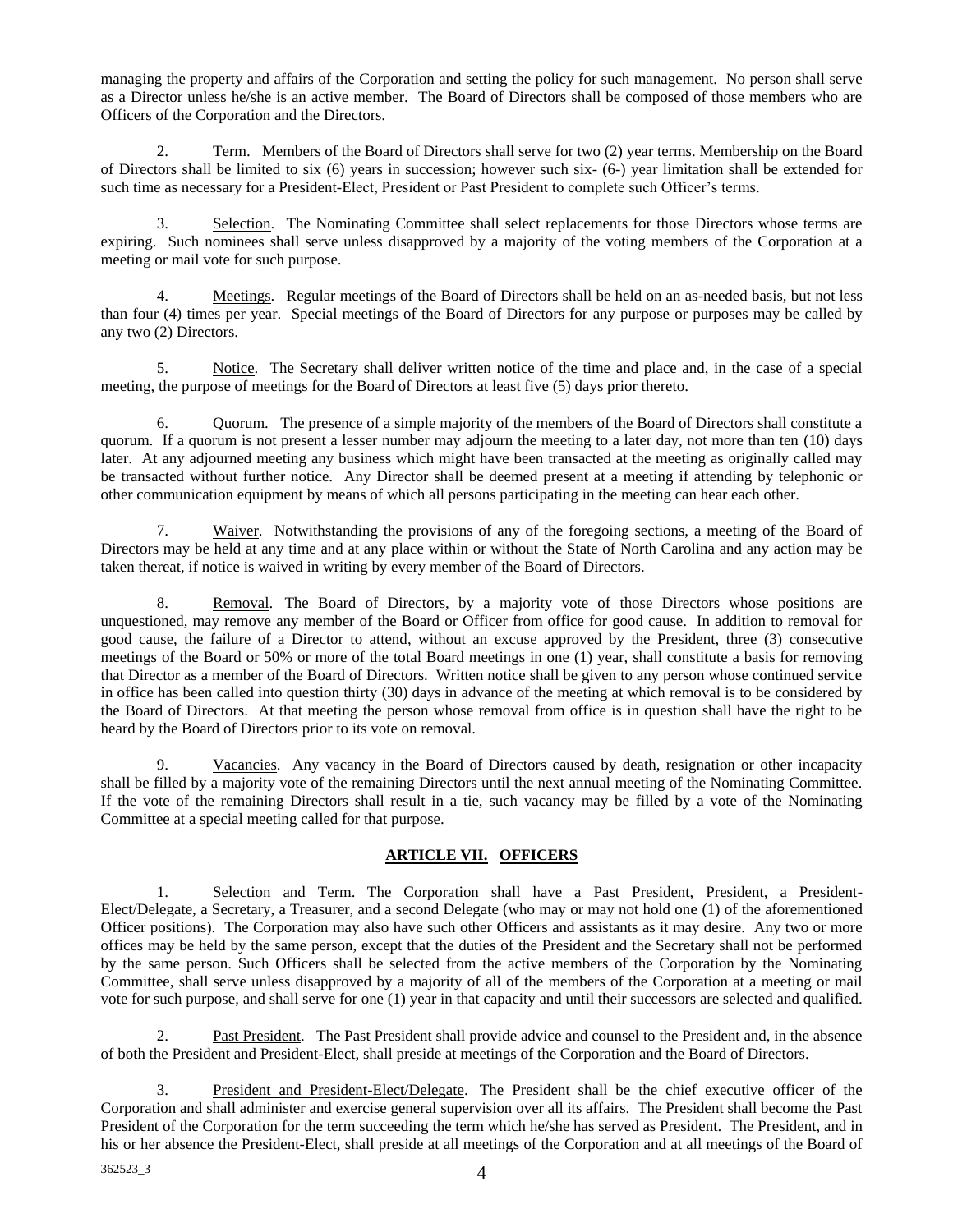Directors and shall discharge any other duties the Board of Directors may require. The President-Elect shall become the President of the Corporation for the term succeeding the term which he or she has served as President-Elect, and shall represent the Corporation as a delegate to CREW Network and attend, or make arrangements for an approved alternate to attend, all CREW Network council meetings during his or her term. The President-Elect shall chair the Nominating Committee.

4. Delegates. The two (2) official Delegates, one position being held by the President-Elect of the Chapter as noted in Section 3 above, shall be charged with the responsibility to disseminate information from CREW Network to the members and leaders of the Corporation and to act as a liaison between CREW Network and the Corporation. Delegates are required to attend, or make arrangements for an alternate delegate approved by the Board of Directors, to attend all CREW Network council meetings during his or her term.

5. Secretary. The Secretary shall keep the minutes of the meetings of the Board of Directors and of the members, shall see that all notices are duly given in accordance with the provisions of these Bylaws and, if otherwise, pursuant to law, shall discharge any other duties the Board of Directors may require. The Secretary shall be responsible for determining whether there is a quorum at meetings.

6. Treasurer. The Treasurer shall keep and maintain all financial records of the Corporation and shall be responsible for the funds of the Corporation, shall make such reports as the Board of Directors may require, shall develop an annual budget; and shall discharge any other duties the Board of Directors may require. The Treasurer shall also serve as Chairperson of the Finance Committee, if one exists.

7. Vacancy and Removal. A vacant office may be filled in the manner described in Article IV Section 9 of these Bylaws. Removal of a person from office shall be as described in Article VI Section 8 of these Bylaws

# **ARTICLE VIII. COMMITTEES**

1. Nominating Committee. The Board shall appoint a Nominating Committee to be comprised of four (4) members as follows: the President**,** the President-Elect (who shall be Chairperson), the Past-President and one (1) member appointed by the Board of Directors**.** Prior to September 30 each year, the Nominating Committee shall select from those active members of the Corporation who have expressed a willingness to serve on the Board of Directors a slate which shall include Officers to serve during the upcoming calendar year and Directors to replace those whose terms are expiring to serve for the following two (2) calendar years. The Nominating Committee shall notify the general membership of such selections no later than the earlier of September 30 or seven (7) days prior to the annual meeting of the general membership. Such notice may be by meeting of the general membership called for such purpose, by mail, facsimile, electronic mail, or such other method approved by the Nominating Committee. The nominees shall serve in such capacities unless the slate is disapproved by a majority of all of the members of the Corporation. Voting may occur at a meeting of the general membership or by mail ballot (including regular U.S. mail, facsimile or electronic mail). If the slate is disapproved, then the Nominating Committee shall select a replacement slate of Officers and Directors, repeating the process outlined above until a slate of Officers and Directors is qualified to serve.

2. Committees. The Board of Directors may from time to time appoint one (1) or more additional Committees to consist of not less than three (3) members and may authorize the delegation to any such Committee of any of the authority of the Board of Directors. The Board may appoint one (1) or more Directors as liaisons of any such Committee who may attend any meeting of the particular Committee and report the activities of the Committee to the Board of Directors. The duties of the Committees shall be defined from time to time by the Board of Directors. Chairpersons of the Committees shall be appointed by the President. These Chairpersons shall serve a term of one (1) year and may be reappointed for subsequent terms.

3. Meetings and Quorum. Meetings of any Committee shall be held on an as-needed basis as determined by the Board of Directors or the Chair of the Committee, but at least once annually, on a date and at a place designated by the Chair of the Committee. Attendance at meetings of any Committee shall be open to all members of the Corporation; however, only Committee members shall be eligible to vote at these meetings. The presence of a simple majority of the members of the Committee shall constitute a quorum.

4. Special Committees. The President may appoint such other Committees as are necessary to transact the business of the Corporation.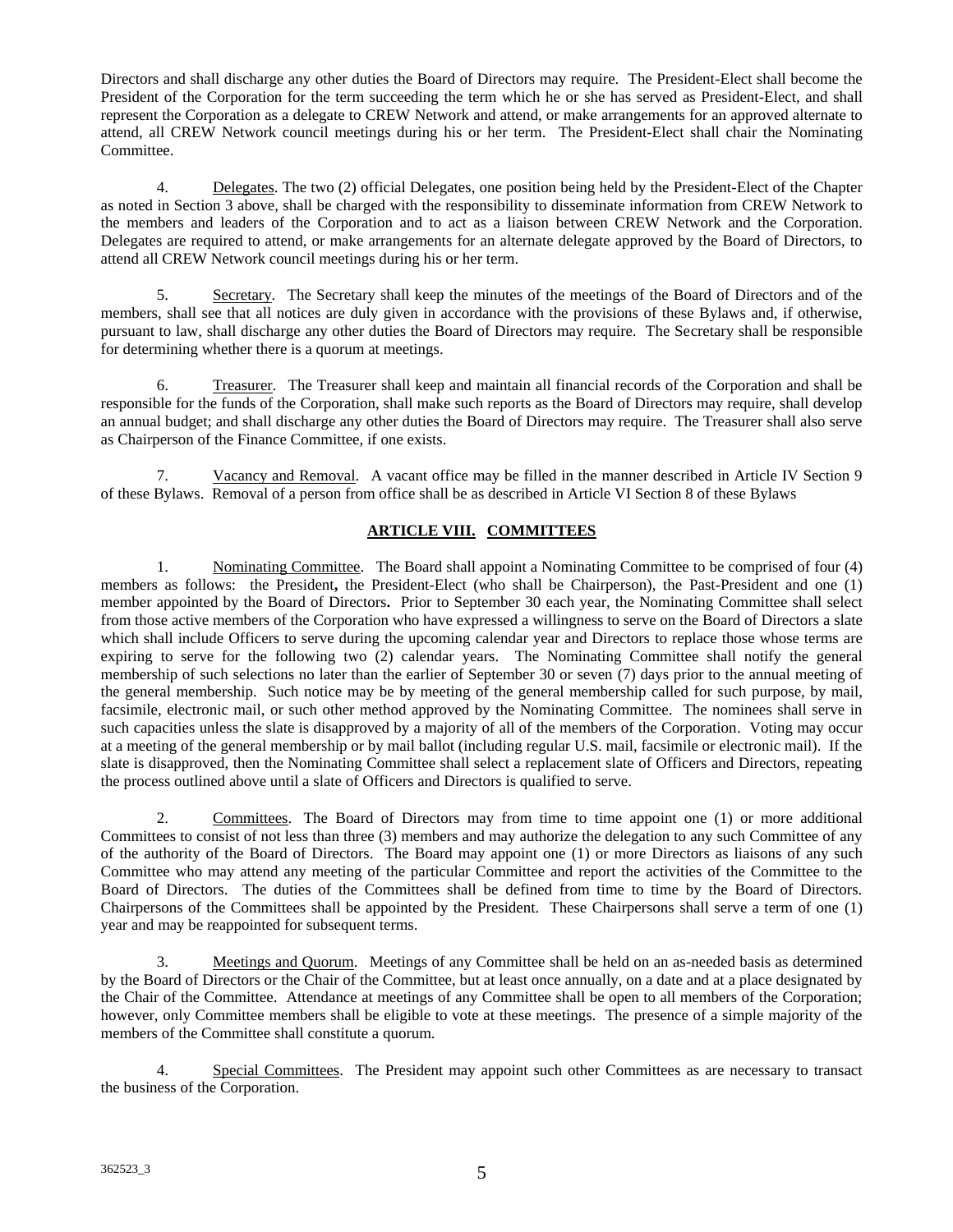5. Constraints and Accountability. All actions of the Committees shall be approved by the President. No commitments on behalf of the Corporation may be made by the Chairs or members of the Committees without the prior approval of the Board of Directors.

6. Vacancy and Removal. In the event of a vacancy in the Chair of a Committee, the President shall appoint an individual to serve out the unexpired term. The President at his or her discretion may remove from office any Chairperson of a Committee.

### **ARTICLE IX. FISCAL/PROGRAM YEAR**

The fiscal and program year of the Corporation shall be January 1 through December 31 of each year.

### **ARTICLE X. CONTRACTS, LOANS, CHECKS AND DEPOSITS**

The Board of Directors may authorize one (1) or more Officers or agents to enter into, execute and/or deliver any instrument in the name of and on behalf of the Corporation. All checks or orders for the payment of money equal to or in excess of \$500.00 shall require two (2) authorized signatures, unless the same was included in the budget previously approved by the Board of Directors. Checks or orders for payment of money in amounts less than \$500.00 shall require only one (1) authorized signature. Any proposed expense in excess of \$100.00 which is not included in the budget previously approved by the Board of Directors shall require the approval of the Board of Directors prior to incurring the expense.

# **ARTICLE XI. TRANSACTIONS BETWEEN**

### **CORPORATION AND DIRECTORS OR OFFICERS**

No contract or other transaction shall be void or in any way affected or invalidated because it is between the Corporation and one (1) or more of its Directors or Officers or between the Corporation and any other corporation, firm, association or other entity in which one (1) or more of the Directors or Officers of this Corporation are directors, officers, stockholders or otherwise financially interested, provided that: (1) the interest of any such Director or Officer is disclosed or made known to the Directors or a Committee of the Directors, and (2) the contract or transaction is fair as to the Corporation as of the time it is authorized or approved by the Directors.

# **ARTICLE XII. INDEMNIFICATION**

Neither the Corporation, nor any member, nor the Board of Directors, nor any Officers, agents or employees of any of them, shall be personally liable for the debts contracted for or otherwise incurred by the Corporation or for a tort of another member, whether or not such other member was acting on behalf of the Corporation or otherwise. Neither the Corporation, nor its Directors, Officers, agents or employees shall be liable for any incidental or consequential damages for any act or omission with respect to their respective duties under these Bylaws.

The Corporation shall, to the full extent permitted or required by the non-profit corporation law in effect in the State of North Carolina, as the same from time to time may be amended, indemnify, defend and hold harmless Directors from and against any and all loss, cost, expense, damage, liability, claim, action or cause of action arising from or relating to the performance by the Board of Directors of its duties and obligations, except for any such loss, cost, expense, damage, liability, claim, action or cause of action resulting from the gross negligence or willful misconduct of the person(s) to be indemnified.

The Corporation shall indemnify, defend and hold harmless any Director or Officer or former Director or Officer of the Corporation or any person who may have served at the request of the Corporation as a director or officer of another corporation, whether for profit or not for profit, against expenses (including reasonable attorneys' fees) or liability actually and reasonably incurred by him or her in connection with the defense of or as a consequence of any threatened, pending or completed action, suit or proceeding (whether civil or criminal) in which he or she is made a party or was (or is threatened to be made) a party by reason of being or having been such Director or Officer, except in relation to matters as to which he or she shall be adjudged in such action, suit or proceeding to be liable for gross negligence or willful misconduct in the performance of a duty.

The indemnifications provided herein shall not be deemed exclusive of any other rights to which those indemnified may be entitled under any statute, bylaw, agreement, vote of members or any disinterested Directors or